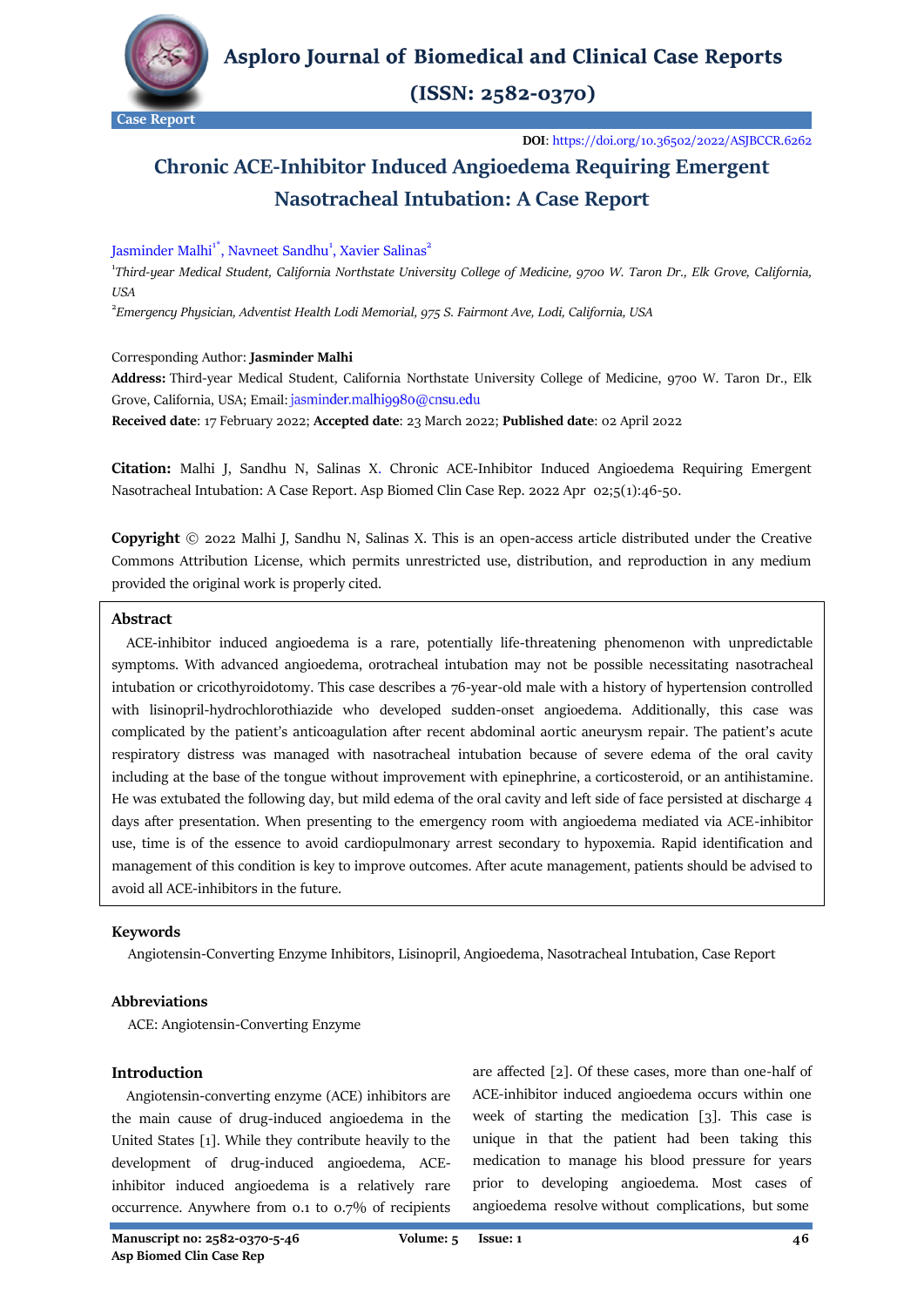## **Case Report**

cases may present with a compromised airway. In these patients, endotracheal intubation may be necessary. In severe cases of angioedema without a patent airway, nasotracheal intubation or emergency tracheostomy is performed. These cases are extremely dangerous, necessitating quick action by the medical team. This case describes a patient presenting to the emergency department with severe angioedema, in the setting of chronic lisinopril use, who required nasotracheal intubation. It is important for physicians to quickly recognize and manage such life-threatening cases.

#### **Case Summary**

 A 76-year-old male presented to the emergency department by ambulance with significant tongue and left-sided facial swelling. Past medical history was pertinent for being one week status post abdominal aortic aneurysm repair, anticoagulation with Warfarin, hypertension treated with lisinoprilhydrochlorothiazide, diabetes, obstructive sleep apnea, and obesity. He reported the sudden onset of symptoms after dinner about 2 hours prior to presentation. The patient denied food allergies or history of anaphylaxis, but did report allergies to clopidogrel, fenofibrate, and pregabalin.

 On arrival, his respiratory rate was elevated at 21 breaths/minute. Other vitals were stable with heart rate of 85 bpm, blood pressure of 123/66 mmHg, and pulse oximetry reading of 98% on room air. Physical exam revealed significant edema to the left side of the face, floor of mouth, tongue, left upper and lower lip, soft palate, and uvula. Additionally, the physical exam was significant for rhonchi and rare patches of mild urticaria. The patient was maintaining his airway and conversing with rhonchorous speech.

 En route to the hospital, the patient was given intramuscular diphenhydramine. In the emergency department, the patient was treated with 0.3 mg intramuscular epinephrine, 0.5 mL nebulized racemic epinephrine, 125 mg IV solumedrol, and 20 mg IV famotidine. He received 10 mg IV vitamin K to reverse his anticoagulation in case of surgical management. The use of epinephrine, a corticosteroid, and an antihistamine resulted in minimally improved swelling, making anaphylaxis a less likely diagnosis.

 Chest x-ray done in the emergency department revealed bibasilar infiltrates. Initial labs were pertinent for high WBC of  $18.1$  K/uL, glucose of  $170 \text{ mg/dL}$ , blood urea nitrogen of 29 mg/dl, globulin of 4.1 dm/dL, AST of 65 IntUnit/L, and ALT of 70 IntUnit/L. He was being anticoagulated with Warfarin at presentation, with INR of 1.38 and PT of 15.7. Electrolytes including calcium, magnesium, and especially potassium were low.

 ENT was consulted and bedside flexible fiberoptic laryngoscopy was performed. The scope was passed into the right nasal passage to the level of the hypopharynx for visualization of the airway. Findings were significant for severe symmetric edema of the base of tongue with effacement of the vallecula and mild retroflexion of the epiglottis causing remarkable narrowing at this level of the airway. Moreover, he was found to have edema of the pharynx, interarytenoid mucosa, false vocal cords, true vocal cords, and arytenoids.

 The decision was made to take the patient to the operating room for elective controlled intubation, with possibility of tracheostomy if necessary, due to the risk of complete airway obstruction. The anesthesiologist performed fiberoptic nasotracheal intubation through the right nasal passage without complications. The placement was verified by visualization of tracheal rings and carina below the end of the tube. Subsequently, the patient was transferred to the ICU in stable condition.

 The patient was extubated the following day and transferred out of the ICU to a patient floor. He continued his home medication of 5 mg oral amlodipine daily and was started on 25 mg oral hydralazine every 6 hours for blood pressure control. During his hospital stay he received 50 mg/mL IV diphenhydramine twice daily, 10 mg/mL famotidine every 10 hours, 40 mg/mL methylprednisolone sodium succinate injection every 12 hours, and 2 mg oral warfarin daily. Mild left sided facial swelling persisted at discharge. The patient was discharged from the hospital 4 days after presenting. His airway edema had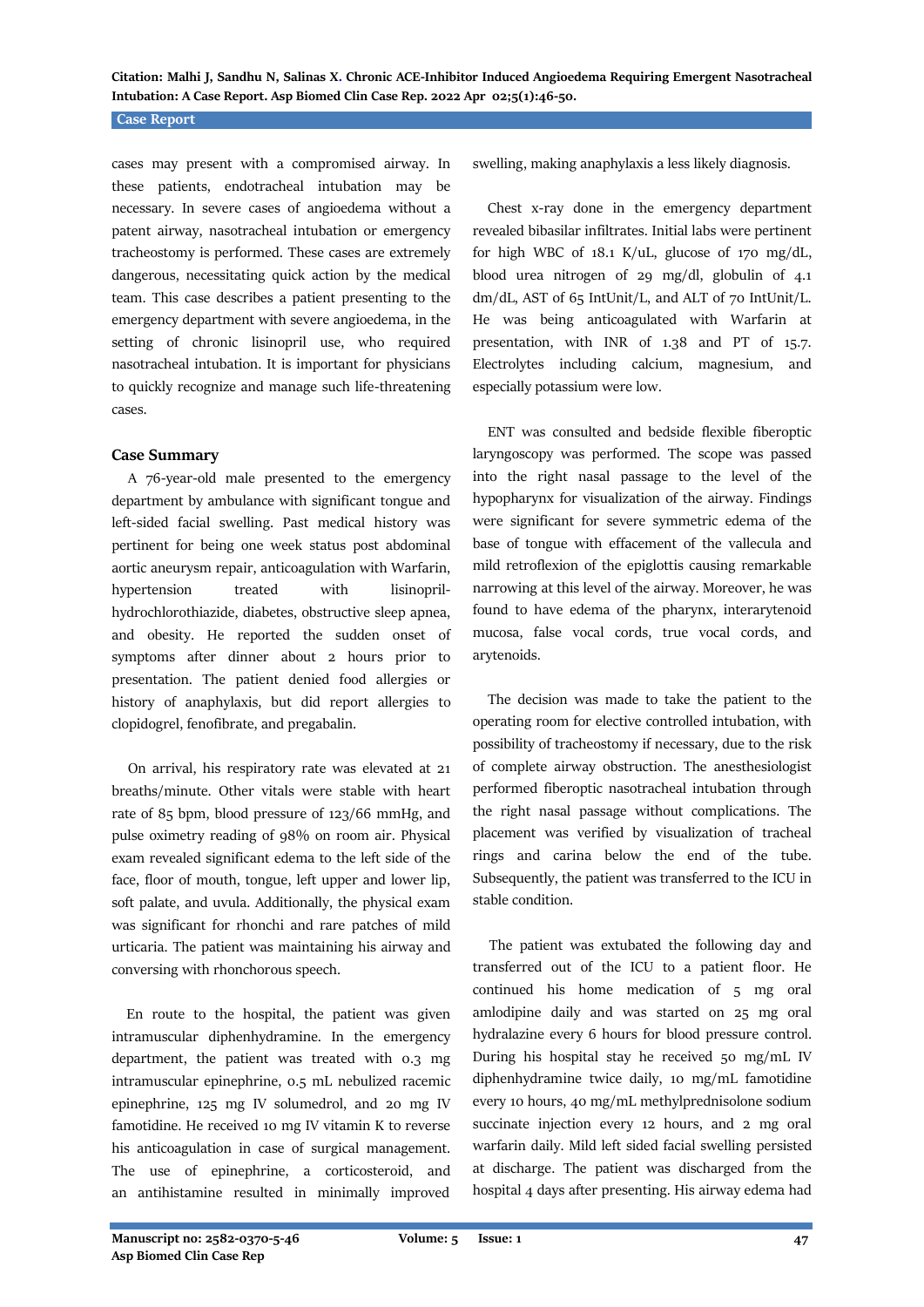## **Case Report**

significantly improved. He was instructed to discontinue use of any ACE inhibitors. He was discharged with new prescriptions for 10 mg prednisone, 10 mg loratadine, and 25 mg hydralazine (**Table-1**).

#### **Discussion**

 Fluid extravasation into interstitial tissue leads to the swelling characteristic of angioedema. This swelling commonly involves structures of the airway, oral cavity, face, genitalia, and extremities. The intestines may also be involved, leading to abdominal pain with symptoms such as diarrhea. Angioedema may be deadly in cases of airway obstruction secondary to airway, laryngeal, or tongue swelling [4].

resulting airway compromise in the setting of ACEinhibitor use. This reaction may be due to the inhibition of metabolism of molecules such as bradykinin, as a result of ACE-inhibitor implementation [5]. Other etiologies of bradykininmediated angioedema include hereditary and acquired C1 inhibitor deficiency. This is in contrast to allergic etiologies of angioedema, which are mediated via histamine and may be a part of anaphylaxis. Angioedema occurring as a consequence of bradykinin typically lacks the findings commonly associated with allergic etiologies such as urticaria, pruritus, bronchospasm, and hemodynamic instability [4]. Minor urticaria, such as in our patient, may be present in ACE-inhibitor angioedema, but this process is largely mediated by histamine rather than bradykinin [6].

The discussed patient developed angioedema and

**Table-1: Significant lab results at presentation to the emergency department**

| GFR - Non African American            | 55 mL/min/1.72 <sup>2</sup> (low) |
|---------------------------------------|-----------------------------------|
| White Blood Cell Count                | 18.1 K/uL (high)                  |
| Absolute Neutrophil Count             | 12.0 K/uL (high)                  |
| Absolute Lymphocyte Count             | $4.2$ K/uL (high)                 |
| Absolute Monocyte Count               | $1.4$ K/uL (high)                 |
| Red Blood Cell Count                  | $3.27$ M/uL (low)                 |
| Hemoglobin                            | 10.3 gm/dL (low)                  |
| Hematocrit                            | 31.3% (low)                       |
| Prothrombin Time                      | $15.7 \text{ sec}$ (high)         |
| <b>International Normalized Ratio</b> | 1.38 (high)                       |
| Potassium                             | 2.9 mmol/L (low)                  |
| Calcium                               | $8.1 \text{ mg/dL}$ (low)         |
| Magnesium                             | $1.3 \text{ mg/dL}$ (low)         |
| Glucose                               | 170 mg/dL (high)                  |
| <b>Blood Urea Nitrogen</b>            | 29 mg/dL (high)                   |
| Albumin                               | $2.9$ gm/dL (low)                 |
| Globulin                              | 4.1 gm/dL (high)                  |
| <b>AST</b>                            | 65 IntUnit/L (high)               |
| <b>ALT</b>                            | 70 IntUnit/L (high)               |
| Lipase                                | $20 \text{ units/L}$ (low)        |
|                                       |                                   |

 In cases of suspected angioedema secondary to ACEinhibitor use, the diagnosis is established clinically, as was done for the discussed patient. Acute management of airway compromise necessitates that the airway be secured in order to prevent asphyxiation. There have been rare cases of fatal asphyxiation reported [7]. Similar to our patient, there have been a few cases of others requiring intubation [8, 9]. There is a case of a patient developing angioedema in the setting of ACEinhibitor use, who was initially given antihistamines and steroids, but similar to our patient these medications did not lead to resolution of symptoms;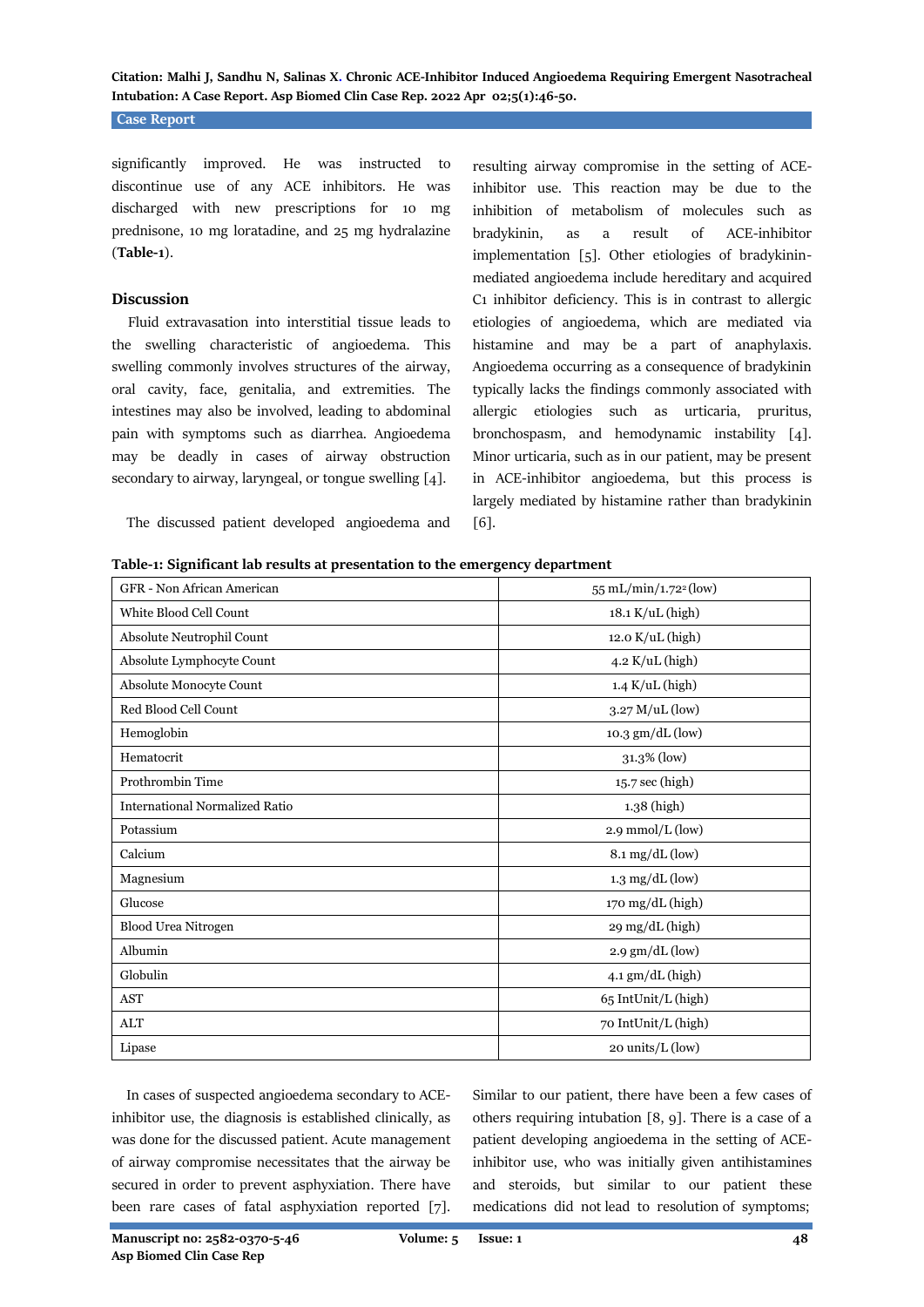### **Case Report**

endotracheal intubation was performed on this patient, rather than nasotracheal intubation [9]. Medications such as antihistamines, steroids, and epinephrine are successful in management of histamine-mediated rather than bradykinin-mediated angioedema. In regards to long-term management, cessation of ACEinhibitor is vital in preventing future recurrences [4]. This patient was appropriately managed in that his airway was secured promptly, avoiding asphyxiation. His long term recommendation of ACE-inhibitor use cessation was appropriate as well.

 There is limited evidence that some medical therapies may be helpful in the management of ACEinhibitor angioedema. There are multiple case reports of patients presenting with angioedema secondary to ACE-inhibitor use being successfully managed with purified C1 inhibitor concentrate [10, 11, 12, 13]. Additionally, there are case reports discussing effective treatment with fresh frozen plasma [14, 15]. Literature reporting success with Tranexamic acid has also been reported [16, 17]. Icatibant was initially demonstrated to be a useful treatment, but when considering later studies the implementation of this drug is not supported [18].

#### **Conclusion**

 ACE-inhibitors are a common cause of drug induced angioedema. Although it is rare for patients using ACEinhibitors to develop this reaction, angioedema may be life-threatening in cases of airway compromise. Such cases necessitate quick treatment via procedures such as intubation or possible surgical airway management. Moreover, it is important for patients to avoid ACEinhibitors in the future to prevent recurrence of symptoms. It is important for physicians, especially emergency physicians, to be cognizant of the fact that ACE-inhibitors are a potential cause of angioedema requiring prompt management.

## **Conflicts of Interest**

 The authors have all read and approved the final version of the manuscript. The authors have no conflicts of interest to disclose.

#### **References**

[1] Agostoni A, Cicardi M. Drug-induced angioedema

without urticaria. Drug Saf. 2001;24(8):599-606. [**PMID**: [11480492\]](https://pubmed.ncbi.nlm.nih.gov/11480492/)

[2] Banerji A, Blumenthal KG, Lai KH, Zhou L. Epidemiology of ACE Inhibitor Angioedema Utilizing a Large Electronic Health Record. J Allergy Clin Immunol Pract. 2017 May-Jun;5(3):744-49. [**PMID**: [28377081\]](https://pubmed.ncbi.nlm.nih.gov/28377081/)

[3] Sabroe RA, Black AK. Angiotensin-converting enzyme (ACE) inhibitors and angio-oedema. Br J Dermatol. 1997 Feb;136(2):153-58. [**PMID**: [9068723\]](https://pubmed.ncbi.nlm.nih.gov/9068723/)

[4] Zuraw B. An overview of angioedema: Clinical features, diagnosis, and management. Saini S, Feldweg AM, editors. UpToDate. [cited 2022 Feb 15]. Available from:

## [https://www.uptodate.com/contents/an-overview-of](https://www.uptodate.com/contents/an-overview-of-angioedema-clinical-features-diagnosis-and-management/print)[angioedema-clinical-features-diagnosis-and](https://www.uptodate.com/contents/an-overview-of-angioedema-clinical-features-diagnosis-and-management/print)[management/print#!](https://www.uptodate.com/contents/an-overview-of-angioedema-clinical-features-diagnosis-and-management/print)

[5] Bernstein JA, Cremonesi P, Hoffmann TK, Hollingsworth J. Angioedema in the emergency department: a practical guide to differential diagnosis and management. Int J Emerg Med. 2017 Dec;10(1):15. [**PMID**: [28405953\]](https://pubmed.ncbi.nlm.nih.gov/28405953/)

[6] Kaplan AP. Angioedema. World Allergy Organ J. 2008 Jun;1(6):103-13. [**PMID**: [23282406\]](https://pubmed.ncbi.nlm.nih.gov/23282406/)

[7] Dean DE, Schultz DL, Powers RH. Asphyxia due to angiotensin converting enzyme (ACE) inhibitor mediated angioedema of the tongue during the treatment of hypertensive heart disease. J Forensic Sci. 2001 Sep;46(5):1239-43. [**PMID**[: 11569573\]](https://pubmed.ncbi.nlm.nih.gov/11569573/)

[8] Wojcik C, Farrell B. Unrecognized recurrent perioperative angioedema requiring intubation in a patient taking long-term angiotensin-converting enzyme inhibitor therapy. Otolaryngology Case Reports. 2022 Mar;22:100389.

[9] Sahni R, Khalid MM. Angioedema managed with fiberoptic-assisted intubation. Visual Journal of Emergency Medicine. 2020;21:100886.

[10] Nielsen EW, Gramstad S. Angioedema from angiotensin-converting enzyme (ACE) inhibitor treated with complement 1 (C1) inhibitor concentrate. Acta Anaesthesiol Scand. 2006 Jan;50(1):120-22. [**PMID**: [16451161\]](https://pubmed.ncbi.nlm.nih.gov/16451161/)

[11] Steinbach O, Schweder R, Freitag B. C1-Esterase-Inhibitor bei ACE-Hemmer-induziertem schwerem Angioödem der Zunge [C1-esterase inhibitor in ACE inhibitor-induced severe angioedema of the tongue]. Anaesthesiol Reanim. 2001;26(5):133-37. German. [**PMID**: [11712230\]](https://pubmed.ncbi.nlm.nih.gov/11712230/)